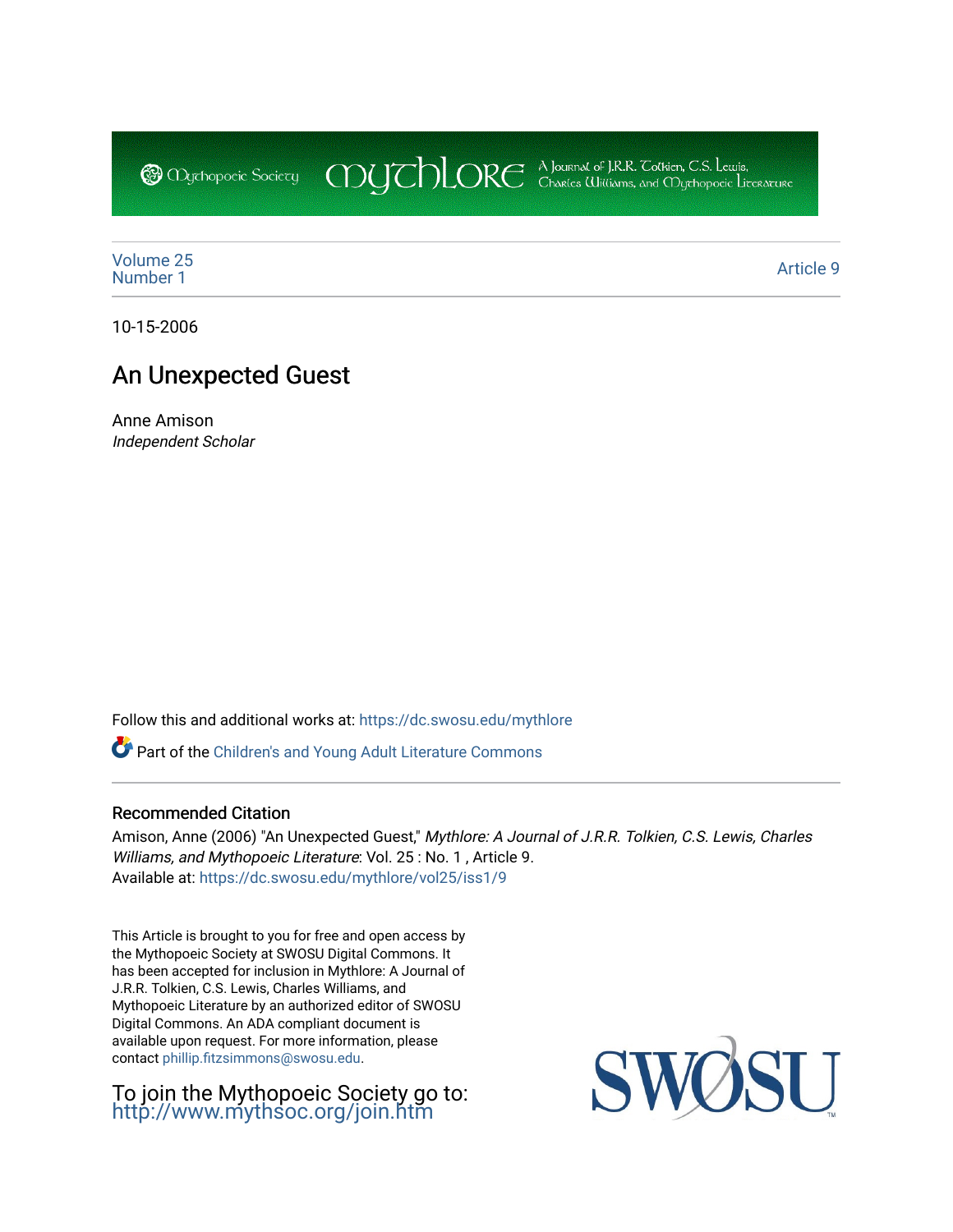# Mythcon 52: The Mythic, the Fantastic, and the Alien

Albuquerque, New Mexico; July 29 - August 1, 2022 <http://www.mythsoc.org/mythcon/mythcon-52.htm>



## Abstract

Traces the unexpected influence of William Morris's Icelandic Journals and News From Nowhere on The Hobbit and the world of The Shire.

## Additional Keywords

Iceland—Relation to J.R.R. Tolkien; Iceland—Relation to William Morris; Morris, William. Icelandic Journals; Morris, William. News from Nowhere; Tolkien, J.R.R. The Hobbit—Sources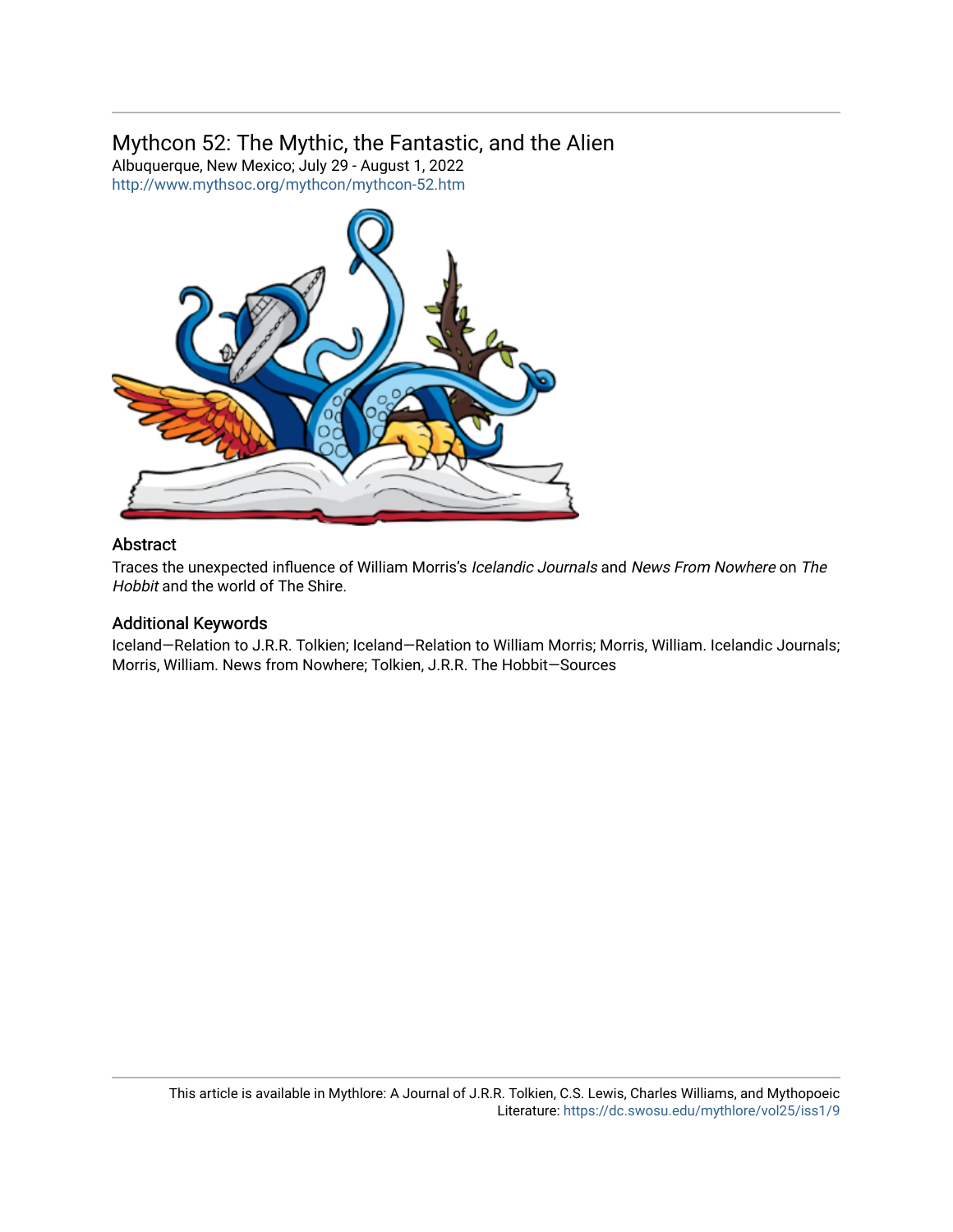## **An Unexpected Guest**

### **Anne Amison**

J. R. R. Tolkien, always a very private man, was frequently irritated to receive letters suggesting "sources" or "inspirations" for *The Lord of the Rings* in the work of other writers. However, he was proud to acknowledge one influence, that of William Morris. Replying to a correspondent who had asked about the effects of his First World War experiences on his work, Tolkien had this to say about the landscape of Middle-earth, the setting for both *The Hobbit* and *The Lord of the Rings*: "The Dead Marshes and the approaches to the Morannon owe something to Northern France after the Battle of the Somme. They owe more to William Morris and his Huns and Romans, as in *The House of the Wolfings* or *The Roots of the Mountains" (Letters* 303). All Tolkien's biographers make a passing reference to the influence of Morris, as does Fiona McCarthy in her biography of Morris. With one notable exception (Burns), most writers have concentrated on studying the echoes of Morris's poems, sagas and romances to be found in Tolkien's work. However, two of Morris's other works, an account of a trip to Iceland and a utopian fantasy, may also have influenced Tolkien.

J. R. R. Tolkien was born in South Africa in 1892, but spent the bulk of his childhood and adolescence in the industrial Birmingham of the last decade of the nineteenth and first decade of the twentieth centuries. There were also two brief, but important, sojourns in the West Midlands countryside. A clever boy, Tolkien attended King Edward VI School in New Street, Birmingham and then Exeter College Oxford, following the same route as another Birmingham boy whose childhood had been without beauty, Edward Burne-Jones.

Tolkien certainly read Morris's fiction w hilst at Oxford, and it seems likely that this was the first time he had read any of Morris's work. Tolkien's biographer Humphrey Carpenter states "Morris had himself been an undergraduate at Exeter College, and this connection had probably stimulated Tolkien's interest in him" (Carpenter 69). In his third year at Oxford Tolkien was awarded the Skeat Prize for English, and spent his five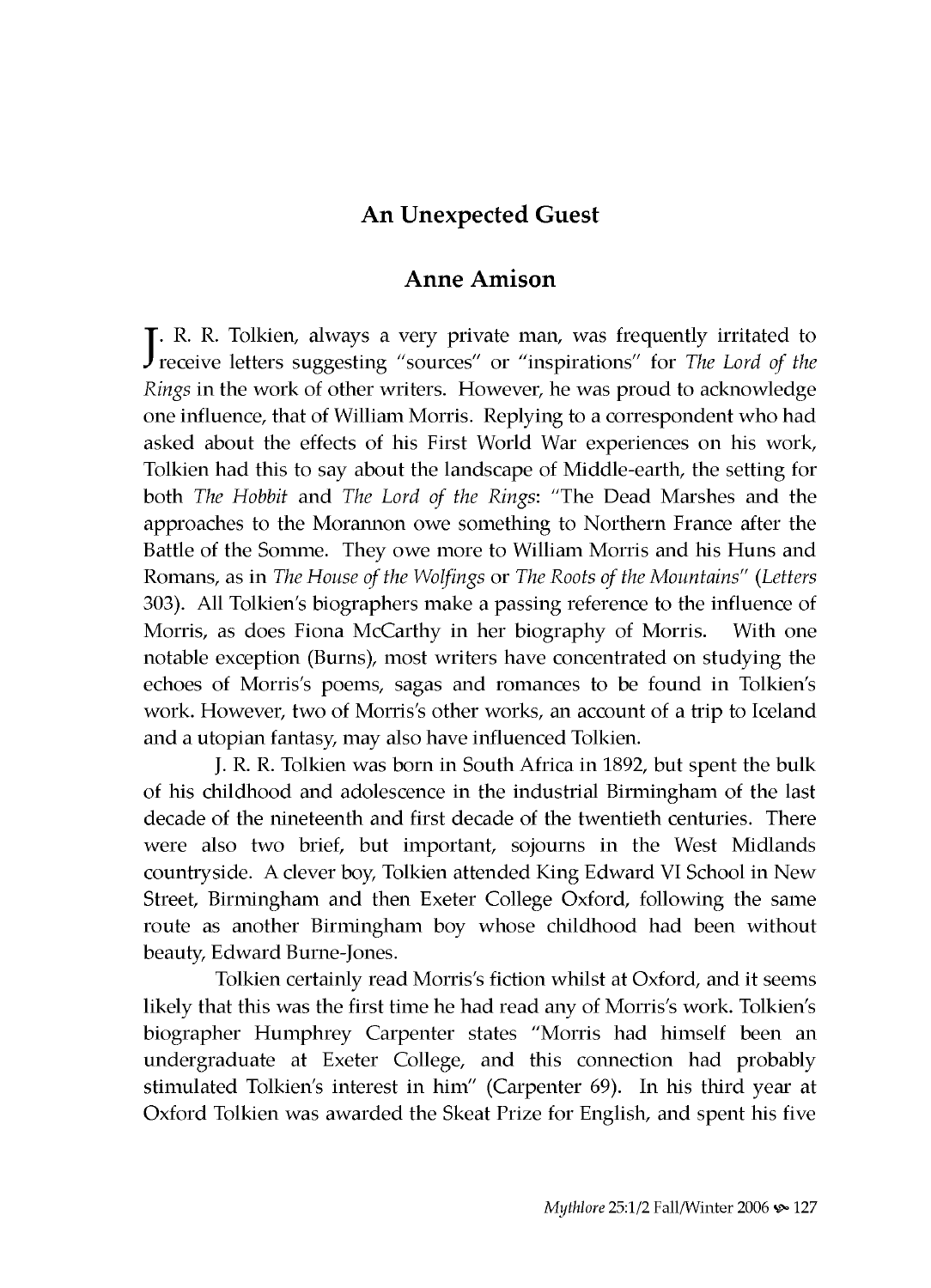pounds prize m oney on three of Morris's works: *The Life and Death of Jason,* Morris's translation of *The Volsunga Saga,* and *The House of the Wolfings* (Carpenter  $69$ ). <sup>1</sup> In the same year Morris's writing inspired the 22 year-old Tolkien to an attempt of his own. He wrote to tell his fiancée that he was turning a story from the Finnish *Kalevala* "into a short story somewhat on the lines of Morris's romances w ith chunks of poetry in between" *(Letters* 7).

Morris's translation of *The Volsunga Saga* led Tolkien into the world where he was to spend most of his academic life: he was to specialize, as undergraduate and later as professor, in Anglo-Saxon and Middle English and he had a passion for the Icelandic sagas. As professor of Anglo-Saxon at Oxford he formed a society called "The Coalbiters," which met to read the Icelandic sagas aloud (Carpenter 119-20).

However, w hen reading *The House of the Wolfings* (published in 1888) and Morris's late rom ances such as *The Well at the World's End* (1894), Tolkien entered a world that was, before the publication of his own novels, unique. The late romances are devoid of the childish or twee approaches that beset so many other early "fantasy" novels; from the first sentence the reader is placed within a perfectly realized and ordered sub-creation: "Long ago there was a little land" *(The Well at the World's End),* or "A while ago there was a young man dwelling in a great and goodly city by the sea" (*The Wood Beyond the World*). Without rabbit holes or fairy dust the reader is im mersed within an actual world. One of Tolkien's biographers writes of "Morris's aptitude, despite the vagueness of place and time in which the story is set, for describing with great precision the details of his imagined landscape," and continues, "Tolkien himself was to follow Morris's example in later years" (Carpenter 70).

There can be little doubt, then, that Morris's fiction was a considerable influence on Tolkien. Much of what he found in Morris's work—names such as Mirkwood in *The House of the Wolfings*, for example he was later to re-discover in the Anglo-Saxon and Icelandic poems whose characters and landscapes were to become as real to him as his own family and the streets of Oxford. However, this article intends to explore the impact on Tolkien of two of Morris's other works, *The Icelandic Journals* and *News From Nowhere.*

<sup>1</sup> Richard Mathews, in his book *Fantasy: The Liberation of the Imagination,* states that at the end of his life Tolkien owned eleven books by Morris (Mathews 87).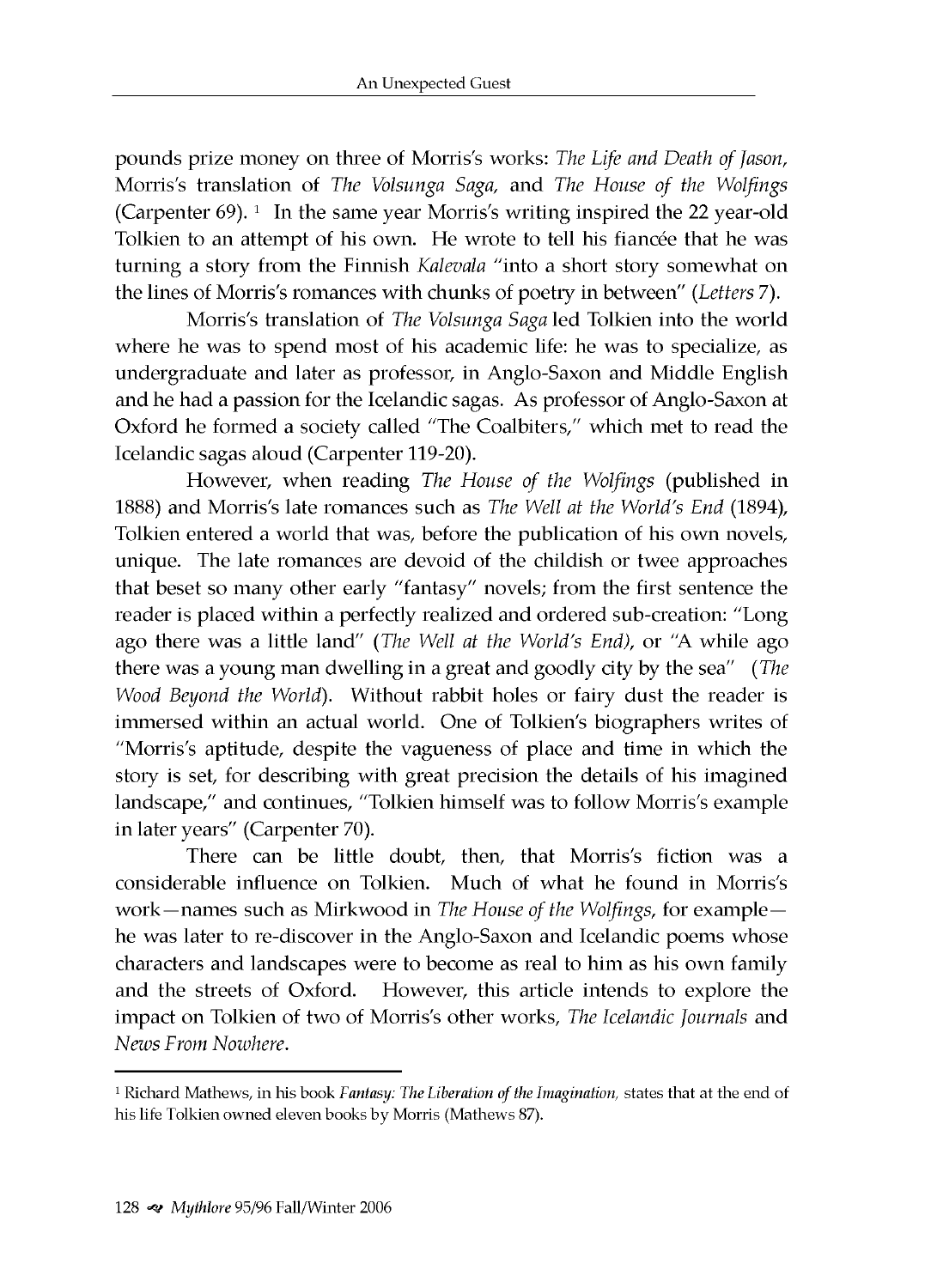### *The Icelandic Journals*

Tolkien has left no evidence in his published writings about when he read William Morris's journals of his two Icelandic expeditions of 1871 and 1873, but I hope to make it clear, using evidence from both authors' work, that he did so. Given the dearth of literature about Iceland, he was no doubt eager to read anything relating to the land of his beloved sagas. The influence of Morris's *Icelandic Journals* is most apparent in *The Hobbit*, first published in the UK in 1937.

Both Morris, in the *Journals*, and Tolkien, in *The Hobbit*, wrote in a consciously light-hearted tone. Morris (rotund, like Tolkien's Mr. Baggins both have their weight commented upon<sup>2</sup>) consciously presents himself as the buffoon of his party, cared for and irritating by turns. He regularly loses things which are returned by kindly Icelanders.<sup>3</sup> This is the exact attitude which Tolkien's dwarves (all of whose names come from the Icelandic poem *Voluspa* [Shippey 16-17]) adopt towards Mr. Baggins who, like Morris, is used to a comfortable middle-class life and is thrust into an "adventure."  $4$ 

Burne-Jones' well-known caricature of Morris on a pony could equally apply to Tolkien's Mr. Baggins. Both are often homesick, both dislike rivers and streams. Morris's obvious discomfort when fording the fast-flowing Icelandic rivers (for example, crossing the Markafljot he clings to his horse's m ane and "quite lost my sense of w here I was going" *[Icelandic Journals* 40]) is a characteristic which Tolkien transferred wholesale to hobbits who, interestingly, look upon rivers and boats as "wild horses" (*Fellowship* 384).

Morris, to his own surprise, proves to be a good camp cook, producing fried bacon and plovers, a highly-praised stew, and a leg of lamb on various occasions. Likewise, Tolkien gives this quality to hobbits. All hobbits are fond of food (hence Mr. Baggins's girth —we are told that his

<sup>2</sup> Compare the priest who "tapped [Morris] on the belly and said very gravely: "Besides you know you are so fat" *(Journals* 126) to Bilbo Baggins's treatment in the house of Beorn *(Hobbit* 141).

<sup>3</sup> For example, his pannikin *(Journals* 26) and his slipper (28).

<sup>&</sup>lt;sup>4</sup> "May Morris reminds us that her father at this period was used to a largely sedentary life and six hours in the saddle were a new experience" (McCarthy 292).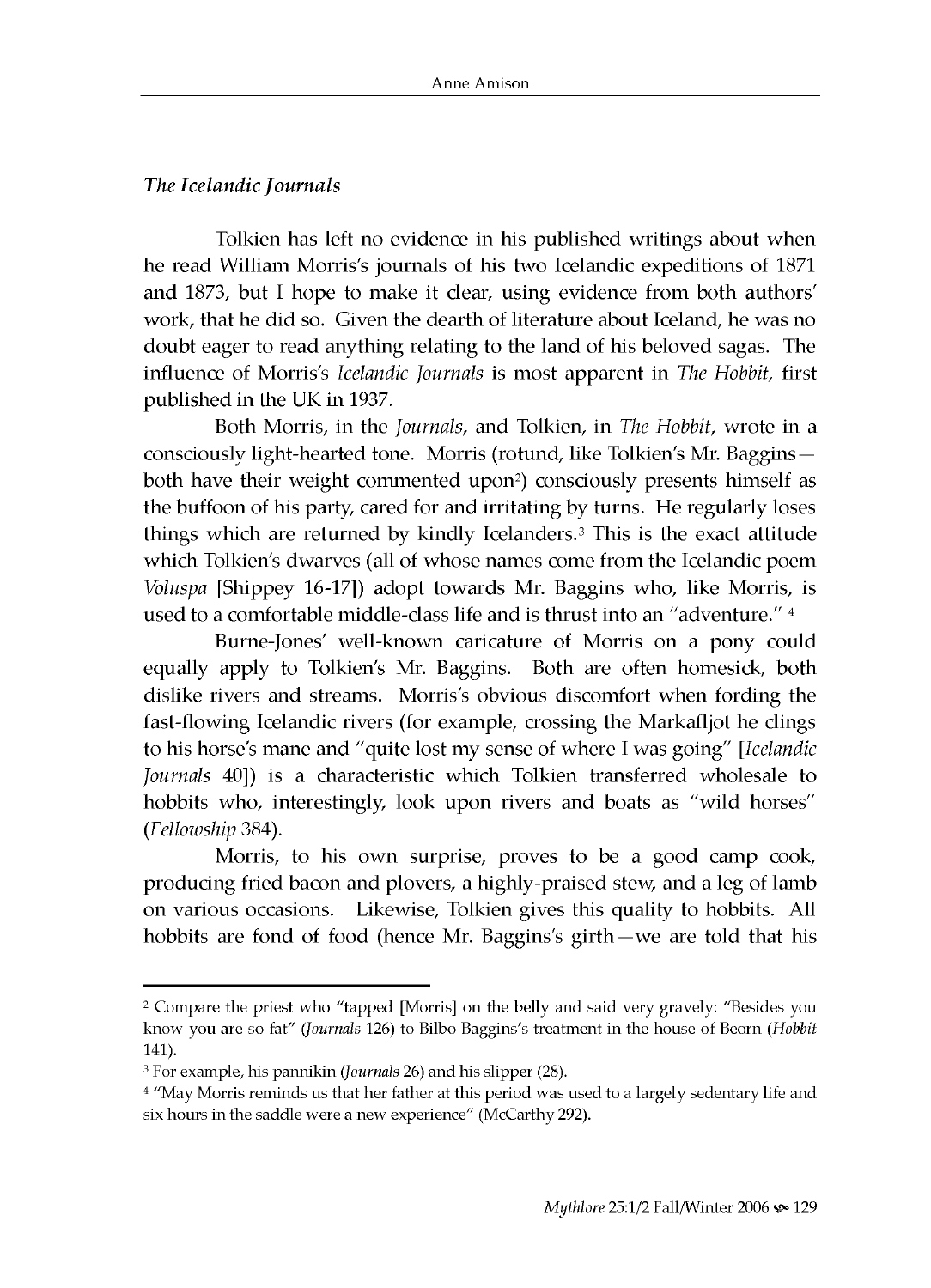hobbit-hole has lots of pantries) and in *The Lord of the Rings* Sam, the hobbit servant, is described as "a good cook, even by hobbit reckoning, and he had done a good deal of the camp-cooking on their travels" *(Towers* 261).

Bilbo Baggins, therefore, is torn from his comfortable middle-class existence by dwarves with names from the sagas. William Morris left his comfortable life for a time in order to explore the landscape of the sagas. Marjorie J. Burns has outlined many similarities between the landscape Morris describes with such clarity in the *Journals* and the landscape of Tolkien's Middle-earth. Like Morris, Tolkien could describe landscape in great detail. Here Morris describes his party's climb up and inside the volcano Eiriksjokull. Climbing "over the lava till we come to a steep-sided hollow," they entered "first into a ragged sort of porch, and then into a regular vaulted hall" from whence ran a long dark passage (*Journals* 66). Compare Bilbo and the dwarves on the Lonely Mountain: "Silently, clinging to the rocky wall on their right, they went in single file along the ledge till [...] they turned into a little steep-walled bay" *(Hobbit* 219). Later, Bilbo goes inside the Mountain: "It was a passage made by dwarves [...] straight as a ruler" (225).

There are other correspondences. Morris writes comically of his party's difficulties making a fire in the Icelandic damp: "It soon comes on to rain again," and despite everyone's attempts it was not possible to light the fire (*Journals* 56). Tolkien depicts a similar situation as the dwarves "sat glum and wet and muttering, while Oin and Gloin went on trying to light the fire" (Hobbit 42) until, like Morris and Charlie Faulkner on several occasions, they began to fight. 5

The ponies ridden by Bilbo and the dwarves owe much to the Icelandic ponies about which Morris writes with such obvious affection. The Morris party's ponies are always running away, chased by the guides. On Morris's second visit to Iceland a baggage pony bolts "and he had soon banged off both bundles and then gallopped away as hard as he could split" (*Journals* 160). Similarly, one of the dwarves' ponies bolts at nothing, losing all the baggage he was carrying. Indeed, on the subject of ponies, Morris and Tolkien have an almost exact correspondence of language. Morris writes of making camp in a storm, while the ponies have their "tails turned

<sup>5</sup> *Icelandic Journals* includes a comic account of Morris and Faulkner falling out over who was snoring (122-23).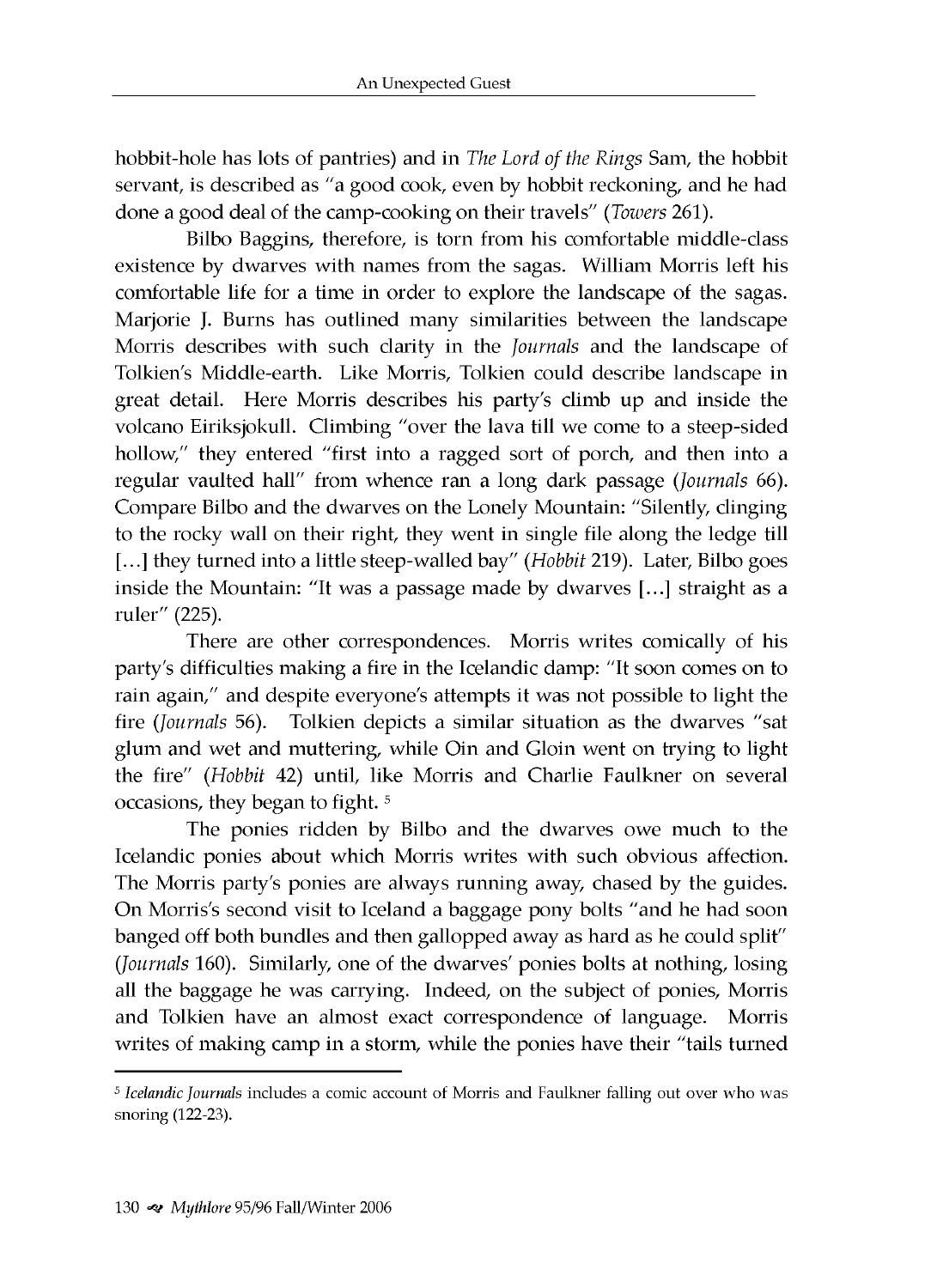to the w ind and heads hanging down, shaking again w ith the cold" *(Journals* 69). When Bilbo and the dwarves make camp in a storm "their ponies were standing with their heads down and their tails between their legs" (Hobbit 68).

The dwellings of Tolkien's hobbits have a great deal in common with the houses Morris saw and described in Iceland. Morris was fascinated by the thick turf walls: "both walls and roof are just as green as the field they spring from; all doors are very low," necessary insulation in the hostile climate (*Journals* 31). Hobbit-holes "were usually long, low and comfortable [...] thatched with dry grass or straw, or roofed with turves, and having walls somewhat bulged" (Fellowship 16).

Although Morris loved Iceland, he found it a very melancholy place in many ways. Everywhere he went were reminders of the heroic days of the sagas: Gunnar's Howe, the home of Gudrun, places associated with Grettir the Strong. One guide, Thorstein, points out saga sites as if the inhabitants were still his neighbors, and a host almost quarrels with Morris "for saying some ill of Snorri the Priest" dead a thousand years *(Journals* 99). Although this immediacy was very important to Morris-it was after all what he had gone to Iceland in order to find—he also found it depressing to compare the glories of the past with the deprivation of the present: "What a mournful place this is—Iceland I mean [...] how every place and name marks the death of its short-lived eagerness and glory [...]. But Lord! What littleness and helplessness has taken the place of the old passion and violence that had place here once—and all is unforgotten" (*Journals* 84).

It is perhaps from passages such as this, which contrast past heroism and present poverty, that Tolkien took one of his most important inspirations from the *Journals*. By the time he wrote *The Hobbit* in the early 1930s, Tolkien had already been working for twenty years on his "mythology for England," The Silmarillion. In common with the sagas which Morris and Tolkien both loved, *The Silmarillion* is a tale of nobility and heroism, love and loss. Descendants of the great heroes who people *The Silmarillion* appear in both *The Hobbit* and *The Lord of the Rings.* As with the people of Iceland described by Morris, they are sadly diminished. In *The* Lord of the Rings Tolkien describes the Dúnedain of Arnor, descendants of great kings, "their power departed and their people dwindled" so that they are scattered and, like the Icelanders, live in isolated settlements (*Return*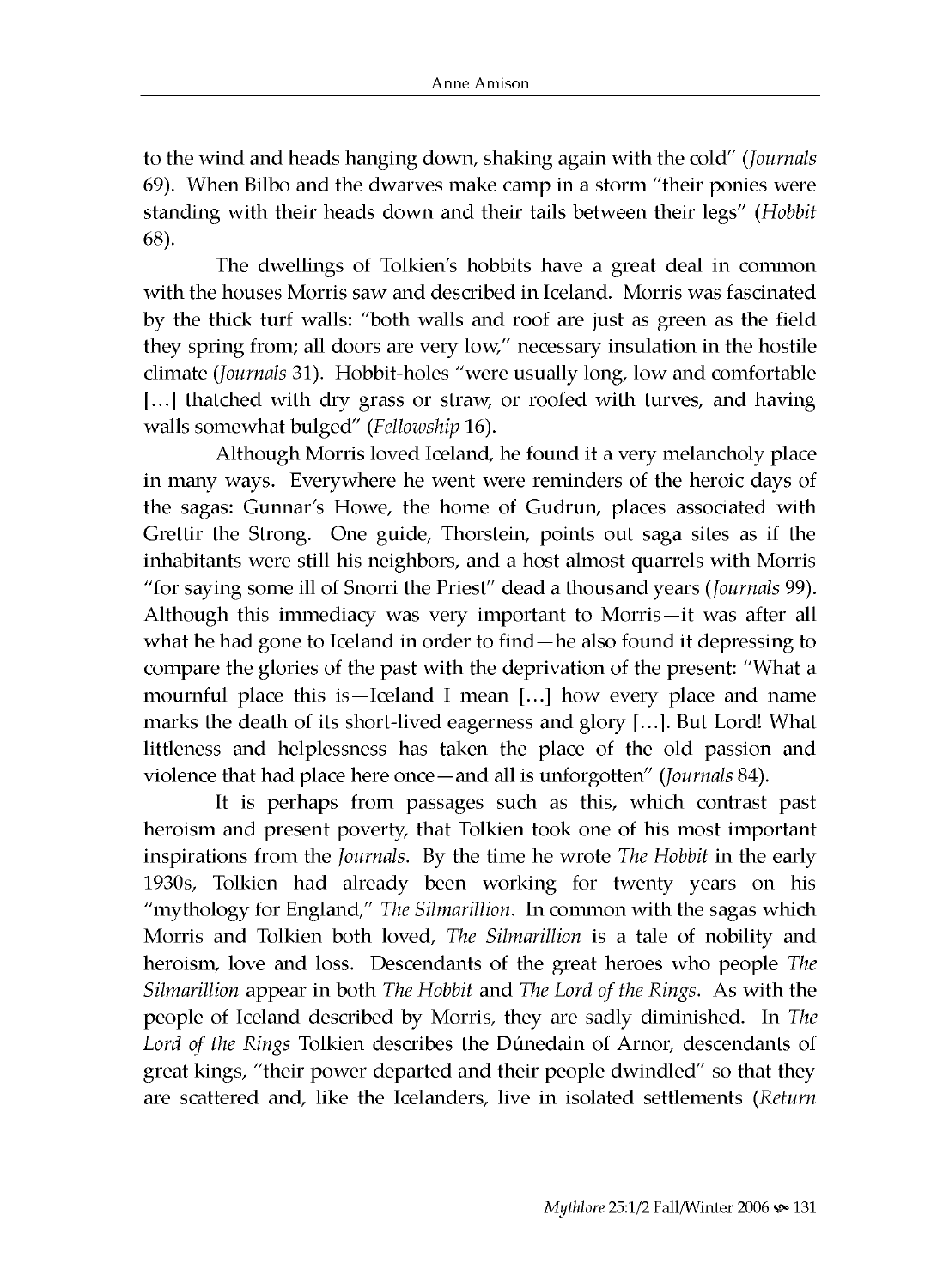324). Yet they still recall the deeds of their forebears as if millennia were a few days.

### *N ews From Nowhere*

*News From Nowhere* (1890), a Utopian revolutionary novel, may seem an unlikely influence on a man considered by many to be a purveyor of escapist fiction. However, the landscape, lifestyle and even, in part, the attitudes of Nowhere are reflected in Tolkien's Shire.

Of course, *News From Nowhere* is not the only place Tolkien could have found an idealized English rural landscape: many authors of the eighteenth and nineteenth centuries described rural idylls. George Eliot is only one example of someone who wrote about the largely pre-industrial Midland landscape (a similar area to that in which the young Tolkien spent his two brief "rural idylls") of the 1820s and 1830s. However, Tolkien was no enthusiast for what he called "modern" English literature, by which he meant anything post-Chaucer. So the two most likely sources for the Shire are Tolkien's childhood recollections of two brief periods living in the West M idlands countryside and *News From Nowhere.* Again, Tolkien has left no published account of when he read the work, but internal evidence from both writers points very strongly to his having done so.

Tolkien, conservative in outlook throughout his life, would doubtless have small interest in the chapters in *News From Nowhere* concerning the 1952 revolution. However, he would instantly have sympathized with Morris's description of the de-urbanization of England, which fitted so well with his own association of the rural landscape with happiness and freedom.<sup>6</sup> The lifestyle of Nowhere is described in the book by Old Hammond: "[England] is now a garden, where nothing is wasted and nothing is spoilt, with the necessary dwellings, sheds and workshops scattered up and down the country, all trim and neat and pretty" *(News from Nowhere* 61). It would have seemed perfection to Tolkien. When he wrote about the Shire, home of the Hobbits in *The Lord of the Rings,* this is almost exactly what he described. The Shire is Nowhere seen through the lens of Tolkien's natural conservatism.

<sup>6</sup> Tolkien lived at Sarehole, south of Birmingham, from 1896-1900 and at Rednal, Worcestershire, for a few months in 1904. He regarded these as the happiest times of his life.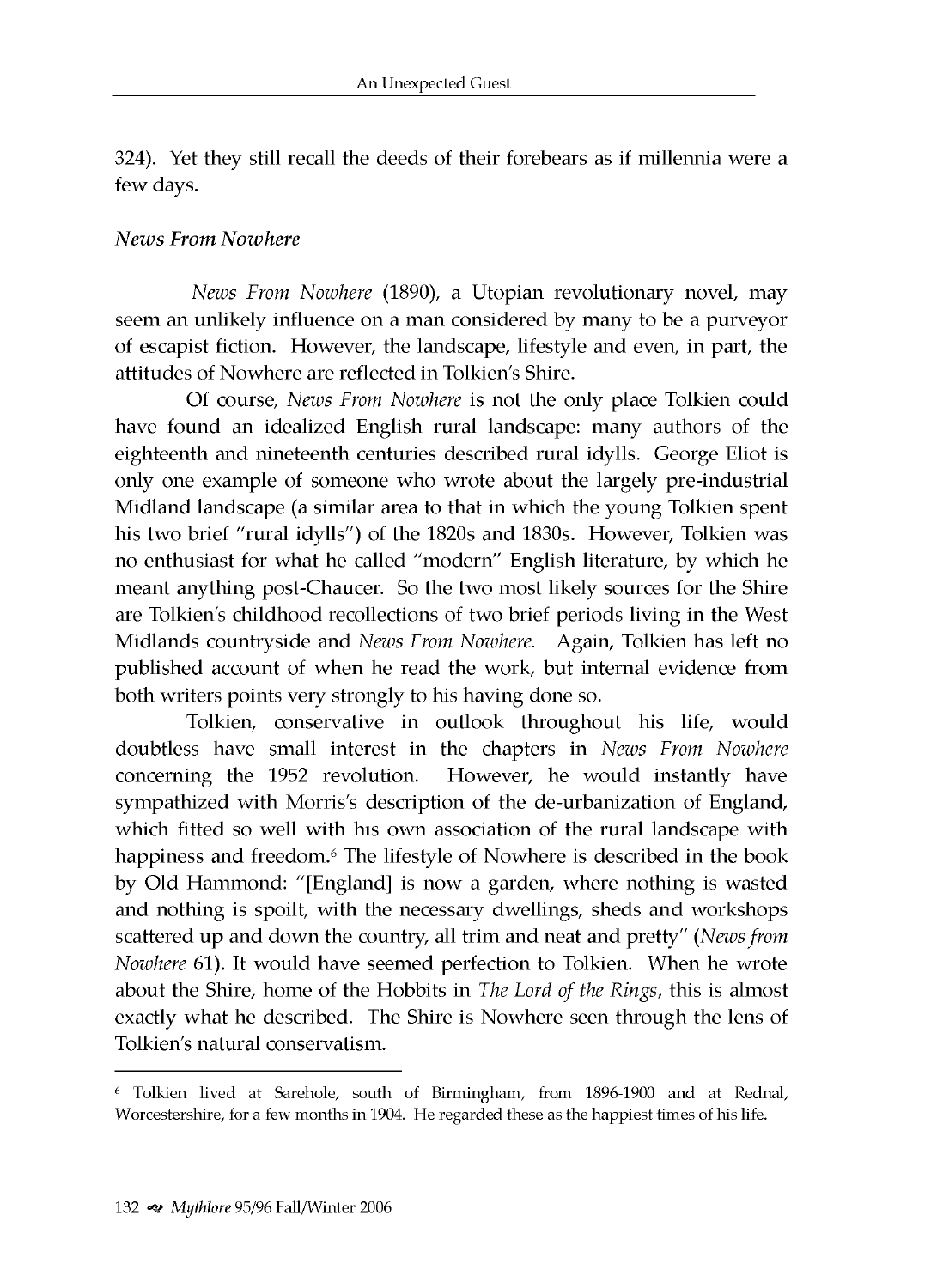In *News From Nowhere*, Morris carefully describes work, transport, food, housing and the upbringing of children. Each of these finds a close parallel in Tolkien's writing. First, work. In Nowhere, of course, Morris described his own ideal: no unnecessary mechanization, "useless toil" obliterated and replaced by "useful work." Old Hammond states that: "All work which would be irksome to do by hand is done by immensely im proved machinery; and in all work which it is a pleasure to do by hand machinery is done without" *(News 82)*. The pleasurable work which Morris goes on to describe includes house-building, gardening, farming, the work of the smithy and weaving. He also comments upon the "abundance of mills" along the Thames *(News* 172).

Tolkien shared Morris's dislike of mechanization. Indeed, he was almost virulently opposed to technology, having seen the devastation caused by then state-of-the-art machinery during his time in the trenches. He only briefly owned a car and, prophetically, was concerned about the dam age done to the landscape by new roads. In a filmed interview, his son recalled Tolkien's belief, so like that of Morris, that labor-saving machinery simply created worse labor: it put slavery out of sight in the factories *(J.R.R.T.).* Hobbits of the Shire, then, share the lifestyle of Nowhere. They are farmers, millers, gardeners. "[Hobbits] do not and did not understand or like machines more complicated than a forge-bellows, a water-mill, or a hand-loom" (Fellowship 10). A related area, of course, is transport, and here the match is exact. In Nowhere, William Guest (the name which Morris adopts in his guise as narrator) travels, or witnesses transport, by foot, horse and cart or river, and these are exactly the modes of transport used by hobbits of the Shire.

Morris speaks with great relish of the meals enjoyed by Guest in Nowhere. All the food is "simple" and "excellent" *(News 86)*. Guest tucks into pies and wine, and is lucky enough to find a pipe and tobacco shop. Hobbits, like William Morris himself, love eating and drinking, and will have "six meals a day (when they could get them)" *(Fellowship* 11). They, like Morris and Tolkien, also love smoking and are renowned for their cultivation of excellent tobacco.

Guest is struck by the houses in Nowhere, "amongst the fields with pleasant lanes leading down to them, and each surrounded by a teeming garden" *(News* 19). Tolkien made a picture of his ideal hobbit village as an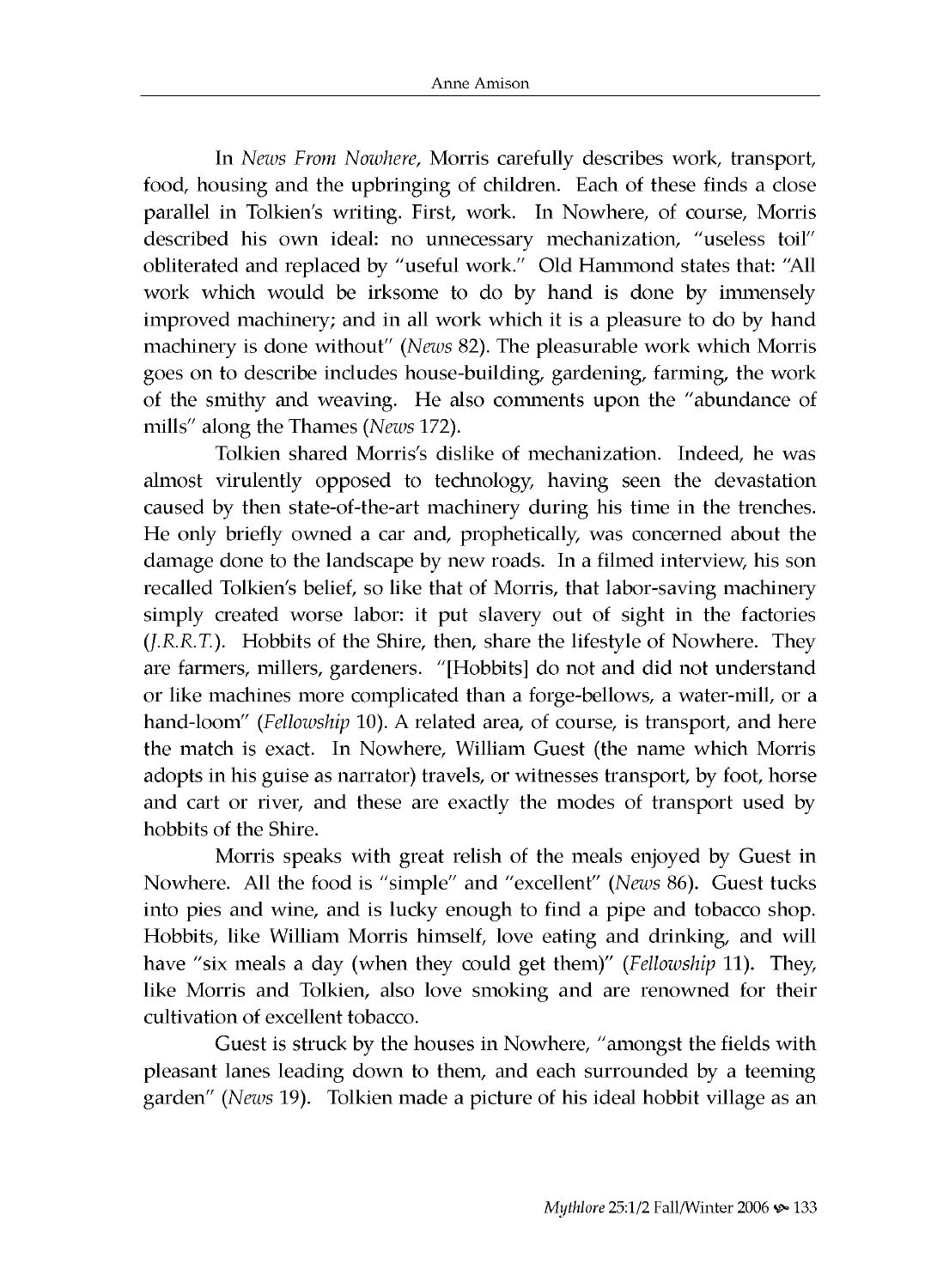illustration for *The Hobbit*. It shows exactly what Morris described: cottage gardens, pleasant lanes, a farm and a water-mill—rural perfection.

Guest is at first perplexed, then delighted, to find that the children of Nowhere are not being crammed full of useless knowledge but live a free, outdoor life camping and cooking in the woods. Book-learning, he finds, is delayed for as long as possible: "As a rule, they don't do much reading, except for a few story-books, till they are about fifteen years old" *(News* 25). Tolkien gave this excellent way of life to Hobbits, who were easy-going with their children, preferring them to learn cooking rather than their letters, "which m any never reach" *(Towers* 261).

What of government? Nowhere is an anarchist society, and Tolkien wrote of the Shire as having "hardly any 'government'" *(Fellowship* 18). In a letter written during the Second World War, Tolkien expressed a preference for "Anarchy (philosophically understood, meaning abolition of control [...])" *(Letters* 63). However, Tolkien, whose years of maturity coincided with the Russian Revolution and Stalinism, was not a socialist. He believed that socialism was synonymous with state control and interference. Morris predicted just such an outcome in his 1893 lecture "Communism," arguing that Fabian "gas and water" socialism would lead to a soulless, state-run future. Morris's argument is reflected in Tolkien's statement: "I am not a 'socialist' in any sense-being averse to 'planning' [...] most of all because the 'planners', w hen they acquire power, become so bad" *(Letters* 235). Tolkien included this belief in the concluding chapters of *The Lord of the Rings,* when the Shire is at the mercy of 'gatherers' and 'sharers,' ruined by soulless new building and industrial blight.

Unlike Nowhere, the Shire is not completely egalitarian. Although it has no aristocracy, it has a clearly-defined middle class with inherited wealth and a working/servant class of farmers, gardeners and servants who show "proper respect" to their "betters" addressing them as "Master Frodo" or "Mistress Lobelia."<sup>7</sup> Tolkien, therefore, seems to have drawn on Nowhere as a rural ideal whilst discarding its political aspects. It also seems possible that Tolkien pays his own homage to Morris for (as Tolkien wrote in a different context in *The Lord of the Rings*) those to see who can.

<sup>7</sup> Mr. Baggins inherited his home from his father *(Hobbit* 11). Farmer Cotton, Sam Gamgee and his father Gaffer Gamgee are presented as working class characters. Sam refers to his employer as "Mr. Frodo" throughout *The Lord of the Rings.* Tolkien's own opinion was "Touching your cap to the squire may be damn bad for the squire but it's damn good for you" (Carpenter 128).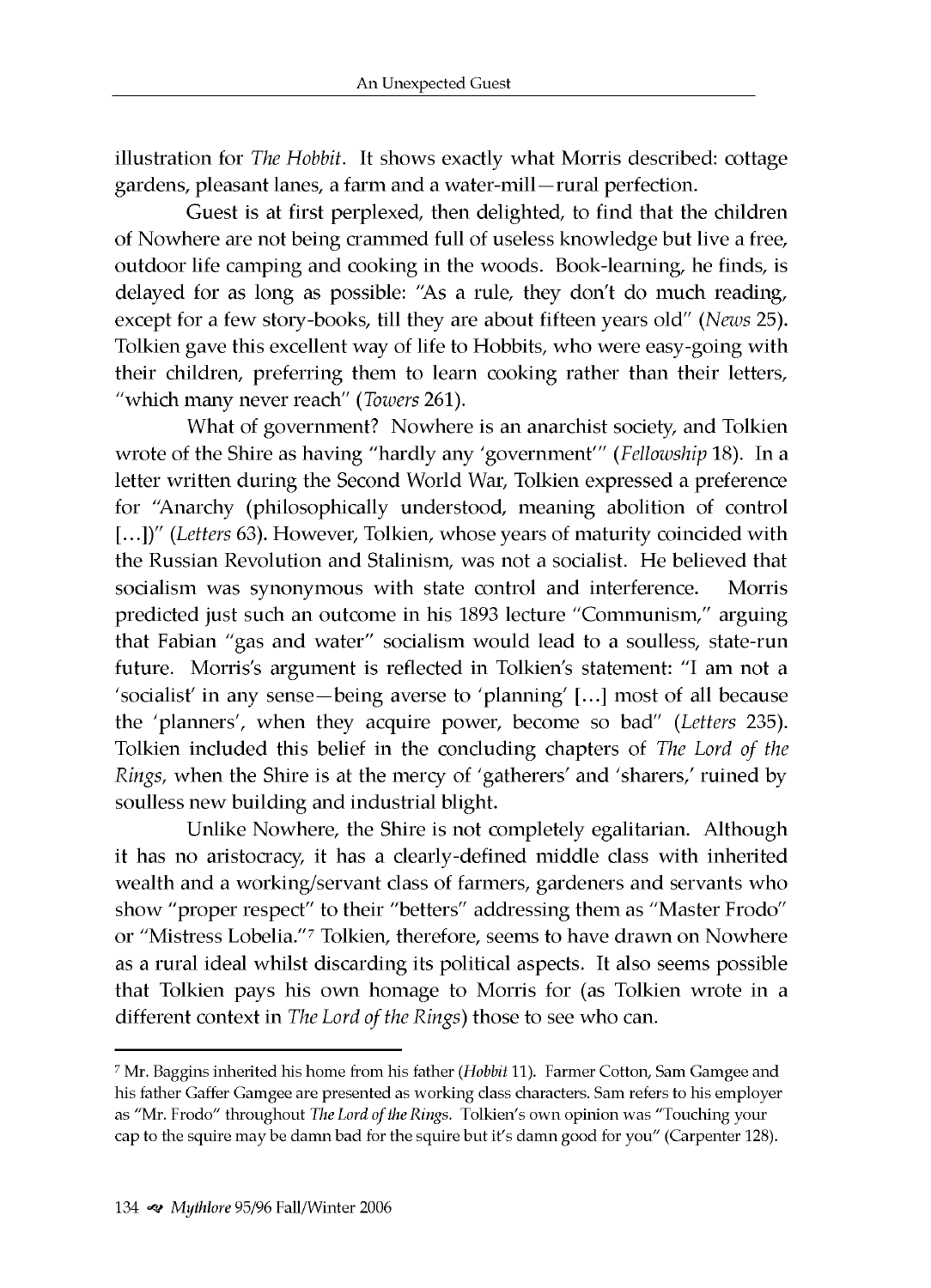Traveling up the Thames in *News From Nowhere,* Guest, Dick and Clara are invited by an old man to stay in a little house at Runnymede on "the rise of the hill" with "little windows  $[...]$  already yellow with candlelight" (News 126). Compare *The Lord of the Rings*, where the four hobbit travelers see "high above them on a further slope [...] the twinkling lights of a house. [...] Suddenly a wide yellow beam flowed out" *(Fellowship* 133). Guest and his friends find themselves in "a very pretty room, panelled and carved [...] the chief ornament of which was a young woman, lighthaired"—her name is Ellen, and this is Guest's first meeting with her *(News* 127). The hobbits come to "a long low room, filled with the light of lamps [...]." Here they find "a woman. Her long yellow hair rippled down her shoulders" (Fellowship 134). Her name is Goldberry.

Ellen welcomes Guest and his companions and brings them food, her movements "as beautiful as a picture" (News 128); Goldberry "busied herself about the table [...] the slender grace of her movement filled [the hobbits] with quiet delight" (Fellowship 135). After their respective meals, Guest has a night of good sleep in the house for "there were no rough noises to wake me" (News 132), whilst the hobbits are bid to sleep well and "Heed no nightly noise" *(Fellowship* 138).

Tolkien was a careful writer with an almost compulsive desire to revise his work, so these correspondences cannot be the result of chance. Perhaps the most telling parallel is this. On the morning after his restful sleep, Guest, Dick and Clara are looking at Ellen. Dick remarks "we have come to a fairy garden, and there is the very fairy herself amidst of it" (News 133). Ellen's grumpy grandfather is compared to a "gnome or wood-spirit." To the hobbits, Goldberry seems like "a fair young elf-queen clad in living flowers" (Fellowship 134). But what of the "gnome or wood-spirit," Ellen's cantankerous grandfather? In his place Tolkien, like Morris a great lover of trees and nature, has put Tom Bombadil, the guardian of the woods and natural world. In Tolkien's description of Bombadil we seem to have an affectionate portrait of Morris himself: "a large and heavy" man "stumping along with great yellow boots on his thick legs, and charging through grass and rushes like a cow going to drink. He had a blue coat and a long brown beard" (Fellowship 131). The contrast between the "slender grace" of Goldberry and the "merry and odd caperings of Tom" (Fellowship 143) are reminiscent of the contrast between Jane and William Morris in one of Rossetti's mischievous caricatures.